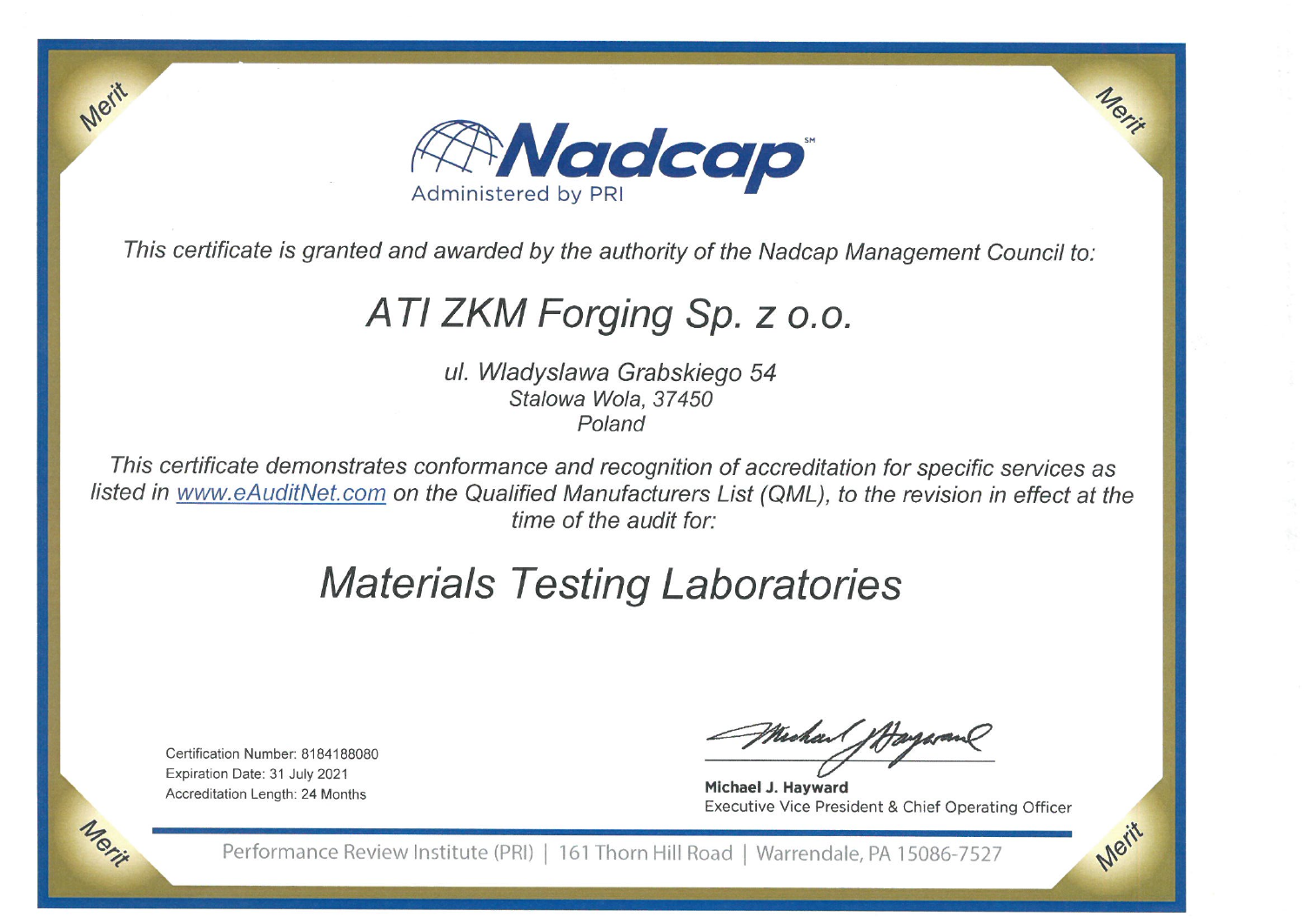

#### **SCOPE OF ACCREDITATION**

#### **Materials Testing Laboratories**

**ATI ZKM Forging Sp. z o.o.** ul. Wladyslawa Grabskiego 54 Stalowa Wola, 37450 Poland

This certificate expiration is updated based on periodic audits. The current expiration date and scope of accreditation are listed at: www.eAuditNet.com - Online QML (Qualified Manufacturer Listing).

In recognition of the successful completion of the PRI evaluation process, accreditation is granted to this facility to perform the following:

#### **AC7101/1 Rev F - Nadcap Audit Criteria for Materials Testing Laboratories – General Requirements for All Laboratories (to be used on audits before 5 May 2019)**

# **AC7101/3 Rev D - Nadcap Audit Criteria for Materials Testing Laboratories – Mechanical Testing (to be used on audits on/after 4 December 2016)**

(A) Room Temperature Tensile

# **AC7101/4 Rev F - Nadcap Audit Criteria for Materials Testing Laboratories – Metallography and Microindentation Hardness (to be used on/after 14 August, 2016)**

- (L0) Metallographic Evaluation
- (L1) Microindentation (Interior)
- (L11) Grain Size
- (L5) Near Surface Examinations Microindentation (Surface–Case Depth)
- (XL) Macro Examination

# **AC7101/5 Rev D - Nadcap Audit Criteria for Materials Testing Laboratories – Hardness Testing (Macro) (to be used on audits on/after 22 March 2015)**

- (M1) Brinell Hardness
- (M2) Rockwell Hardness

#### **AC7101/7 Rev D - Nadcap Audit Criteria for Materials Testing Laboratories – Mechanical Testing Specimen Preparation (to be used on audits on/after 15 May 2016)**

(Z) Standard Specimen Machining